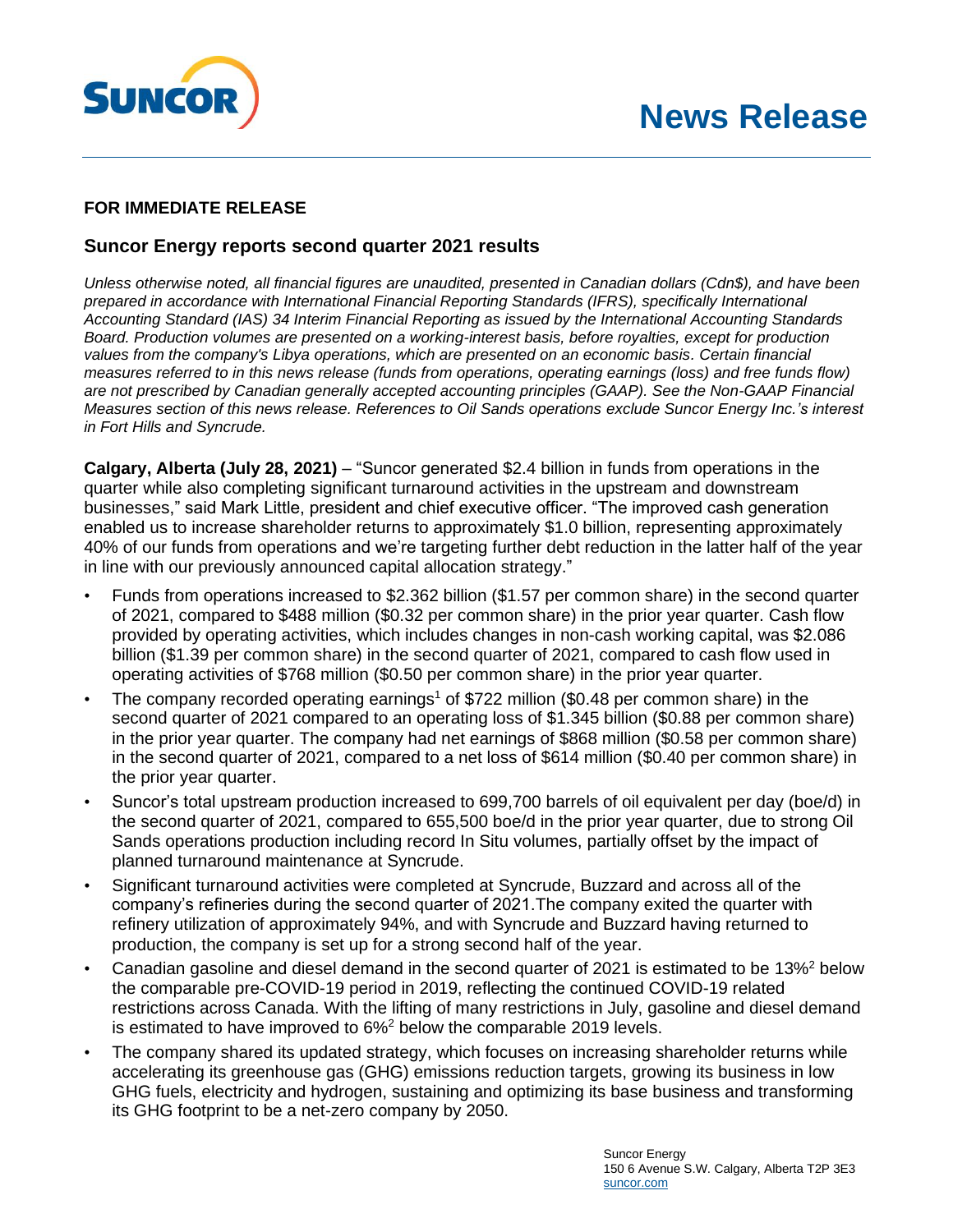- Suncor, together with four industry partners representing 90% of Canada's oil sands production, announced the Oil Sands Pathways to Net Zero alliance whose initiative is aimed at working collectively with the federal and Alberta governments to achieve net-zero GHG emissions from oil sands operations by 2050.
- In the second quarter of 2021, Suncor remained focused on maximizing the return to its shareholders through the repurchase of approximately 23 million common shares for \$643 million under the company's share repurchase program, and payment of \$315 million of dividends. Share repurchases in the quarter represent 1.5% of Suncor's issued and outstanding common shares as at January 31, 2021. Since the start of the normal course issuer program (NCIB) in February 2021, the company has repurchased \$961 million in common shares, representing approximately 35 million common shares at an average share price of \$27.47 per common share, or the equivalent of 2.3% of Suncor's issued and outstanding common shares as at January 31, 2021.
- Subsequent to the second quarter of 2021, Suncor's Board of Directors (the Board) approved an increase to the company's share repurchase program to approximately 5% of the company's outstanding common shares as at January 31, 2021. Concurrently, the Toronto Stock Exchange (TSX) accepted a notice to increase the maximum number of common shares the company may repurchase pursuant to its NCIB to approximately 5%. The increase to the program demonstrates management's confidence in the company's ability to generate cash flow and its commitment to return cash to shareholders.

# **Financial Results**

# **Operating Earnings (Loss)**

Suncor's second quarter 2021 operating earnings were \$722 million (\$0.48 per common share), compared to an operating loss of \$1.345 billion (\$0.88 per common share) in the prior year quarter. In the second quarter of 2021, crude oil and refined product realizations increased significantly compared to the prior year quarter, which reflected the impact of the unprecedented decline in transportation fuel demand, due to the impacts of the COVID-19 pandemic, and the increase in OPEC+ crude supply. The improving business environment in the second quarter of 2021 also resulted in a net inventory valuation gain, reflecting a first-in, first-out gain as a result of the increasing value of refinery feedstock. Operating earnings were partially offset by an increase in royalties and operating expenses associated with Suncor's increased production in the second quarter of 2021 and reflected lower costs in the prior year quarter related to specific measures taken by the company to reduce operating costs in response to the COVID-19 pandemic.

### **Net Earnings (Loss)**

Suncor's net earnings were \$868 million (\$0.58 per common share) in the second quarter of 2021, compared to a net loss of \$614 million (\$0.40 per common share) in the prior year quarter. In addition to the factors impacting operating earnings (loss) discussed above, net earnings for the second quarter of 2021 included a \$156 million unrealized after-tax foreign exchange gain on the revaluation of U.S. dollar denominated debt and a \$10 million after-tax unrealized loss on risk management activities. The net loss in the prior year quarter included a \$478 million unrealized after-tax foreign exchange gain on the revaluation of U.S. dollar denominated debt and a \$144 million after-tax unrealized loss on risk management activities.

### **Funds from Operations and Cash Flow Provided by (Used in) Operating Activities**

Funds from operations were \$2.362 billion (\$1.57 per common share) in the second quarter of 2021, compared to \$488 million (\$0.32 per common share) in the second quarter of 2020. Funds from operations were influenced by the same factors impacting operating earnings (loss) noted above.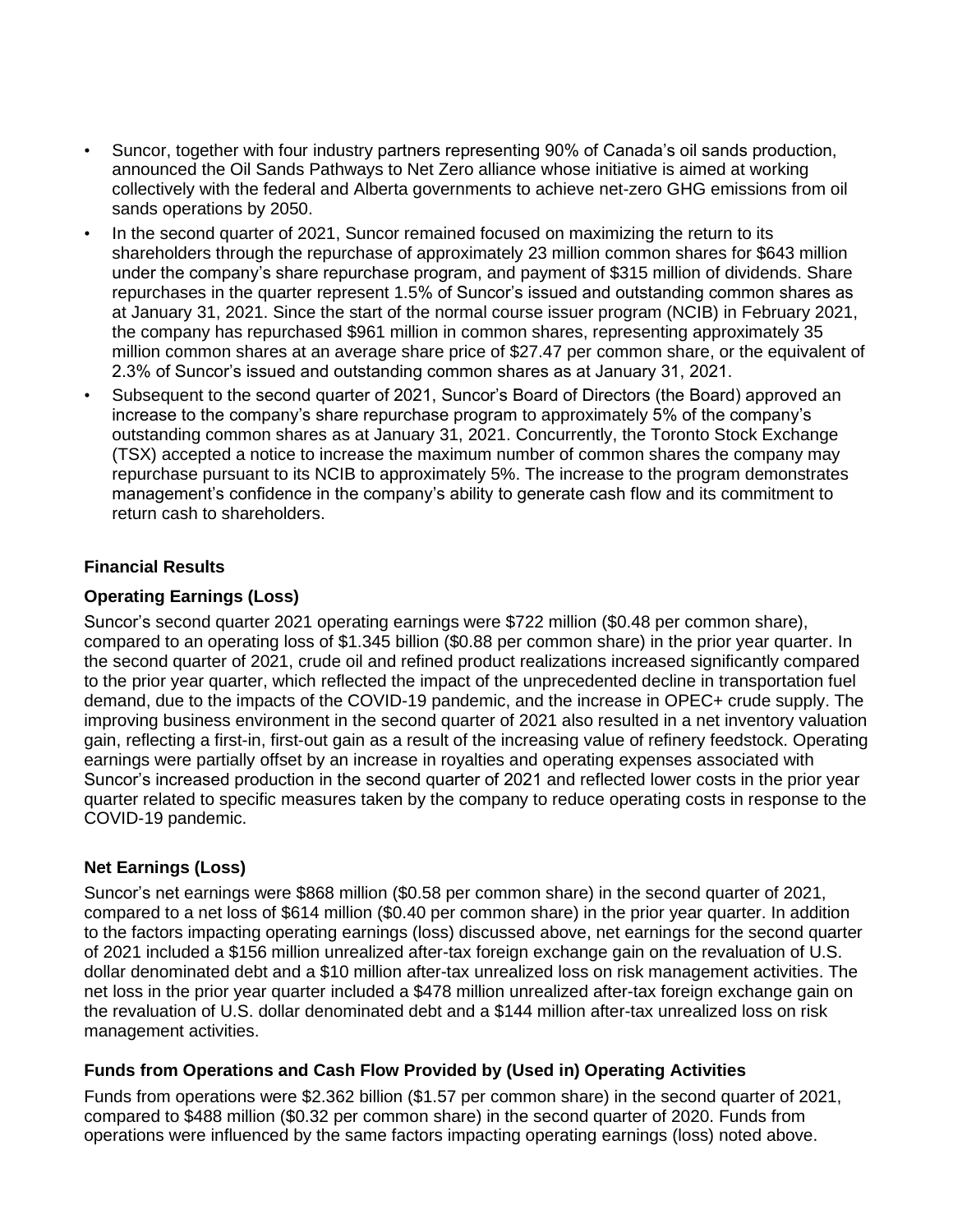Cash flow provided by operating activities, which includes changes in non-cash working capital, was \$2.086 billion (\$1.39 per common share) for the second quarter of 2021, compared to cash flow used in operating activities of \$768 million (\$0.50 per common share) in the prior year quarter. In addition to the factors noted above, cash flow provided by operating activities was further impacted by a use of cash associated with the company's working capital balances in both periods. The use of cash in the second quarter of 2021 was primarily due to an increase in production and commodity prices at the end of the quarter, resulting in an increase in accounts receivable and inventory balances, which was partially offset by a decrease in income tax receivable balances related to the receipt of a portion of the company's 2020 income tax refund.

### **Operating Results**

Suncor's total upstream production increased to 699,700 boe/d in the second quarter of 2021, compared to 655,500 boe/d in the prior year quarter, reflecting strong Oil Sands operations production during the quarter, partially offset by the impact of planned turnaround maintenance at Syncrude. The prior year quarter was impacted by the significant decline in crude oil demand due to the impacts of the COVID-19 pandemic.

The company's net synthetic crude oil production increased to 437,200 barrels per day (bbls/d) in the second quarter of 2021 from 436,600 bbls/d in the second quarter of 2020. Strong mining and upgrading performance at Oil Sands Base resulted in upgrader utilization of 96%, compared to 93% in the prior year quarter. At Syncrude, both periods were impacted by planned maintenance, and following the completion of planned turnaround activities in the second quarter of 2021, Syncrude ramped up to full operating rates subsequent to the end of the quarter. Due to the impacts of the COVID-19 pandemic in the Fort McMurray region, the company staggered its planned turnarounds at Oil Sands Base plant Upgrader 2 and Syncrude, resulting in the deferral of the Oil Sands Base turnaround to the third quarter of 2021. This decision supported the safe and efficient completion of the Syncrude turnaround activities and minimized the overlap between the two assets. The deferral of the turnaround activities at Oil Sands Base is not anticipated to impact annual production volumes and has been reflected in the company's 2021 guidance. Suncor continues to work with the community of Fort McMurray, various levels of government and other industry stakeholders to accelerate rapid testing and vaccinations in the region.

The company's non-upgraded bitumen production increased to 178,500 bbls/d in the second quarter of 2021 from 117,100 bbls/d in the prior year quarter, which, for the second quarter in a row, included the best In Situ quarterly production in the company's history. During the quarter, the increase in nonupgraded production to market was further supported by strong mining performance at Oil Sands Base, which resulted in less Firebag volumes utilized at the upgrader and overall higher Oil Sands operations production volumes. At MacKay River, production in the prior year quarter was impacted by an outage that occurred in late 2019.

Production at Fort Hills during the quarter reflected the previously communicated change in the mine ramp up strategy. This strategy is principally focused on building ore inventory as appropriate ore inventory levels are required to operate the plant at 90% of nameplate capacity on a two-train operation. By the end of the quarter, ore inventory build was slower than expected with access to additional contract equipment and labour being more constrained than expected. Access to additional resources has increased and we anticipate being at expected contractor capacity by August 2021. Subsequent to the quarter, slope instability on the south side of the mine, which contains the majority of the exposed ore, will require overburden removal to occur earlier than expected to provide full access to the exposed ore and maintain slope integrity. This activity is underway and is expected to be completed by the end of 2021. As a result, Fort Hills plans to continue at the current production level for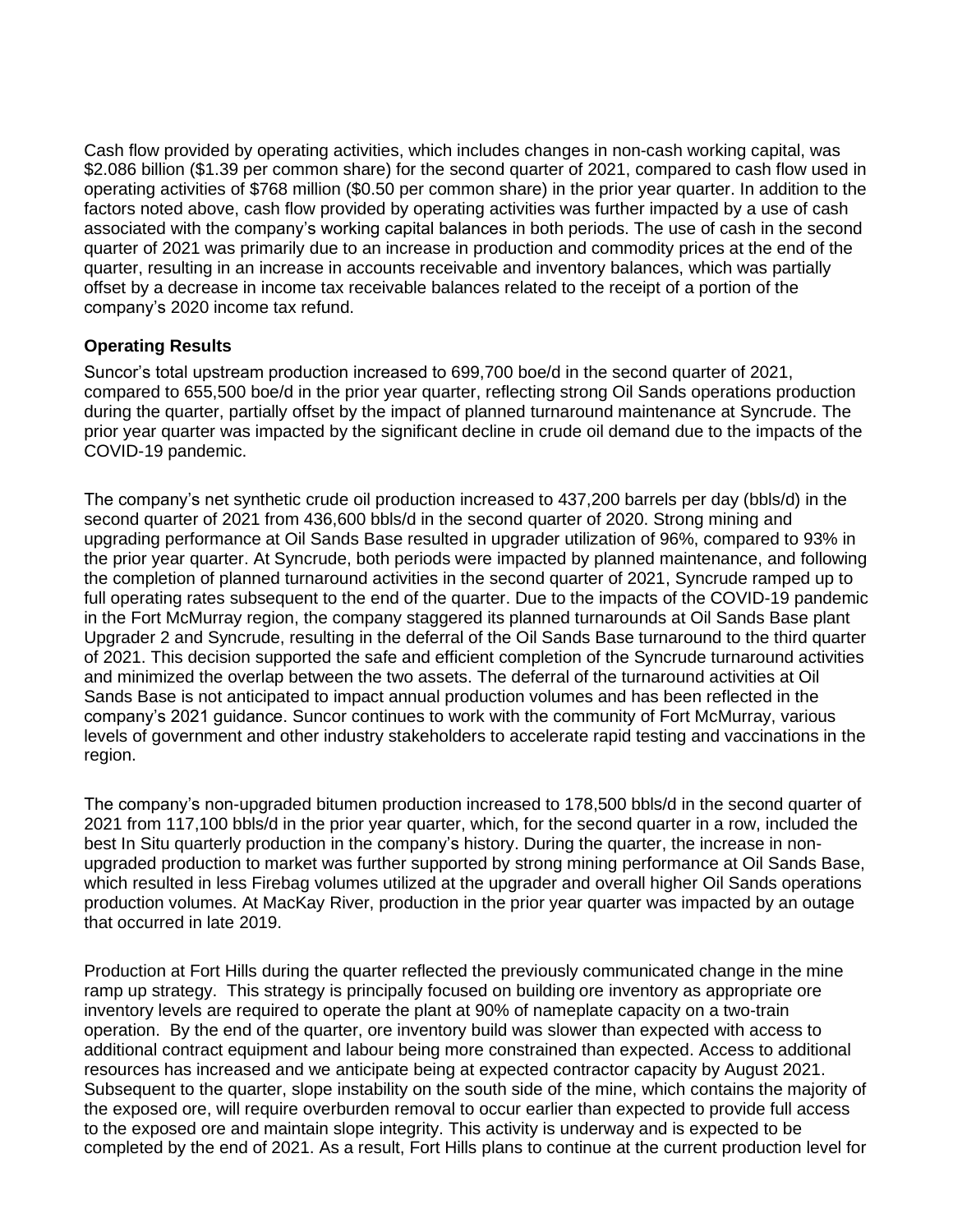the remainder of the year, with a transition to both primary extraction trains beginning in late 2021 to enable full production in early 2022. 2021 annual guidance for Fort Hills production and Fort Hills cash operating costs have been updated to reflect these changes.

Exploration and Production (E&P) production during the second quarter of 2021 decreased to 84,000 boe/d from 101,800 boe/d in the prior year quarter, primarily due to planned turnaround activities at Buzzard and natural declines. Both periods were impacted by the absence of production from Terra Nova as the asset has remained off-line since the fourth quarter of 2019. During the second quarter of 2021, the company announced that the co-owners of the Terra Nova Floating, Production, Storage and Offloading facility and associated Terra Nova Field have reached an agreement, in principle, to restructure the project ownership and provide short-term funding towards continuing the development of the Asset Life Extension Project, with the intent to move to a sanction decision in the third quarter of 2021. The agreement is subject to finalized terms and approval from all parties to the agreement and is contingent upon the previously disclosed royalty and financial support from the Government of Newfoundland & Labrador.

Refinery crude throughput was 325,300 bbls/d and refinery utilization was 70% in the second quarter of 2021, compared to refinery crude throughput of 350,400 bbls/d and refinery utilization of 76% in the prior year quarter, reflecting planned turnaround activities in the current quarter and reduced rates in response to lower demand due to the COVID-19 pandemic in the prior year quarter. During the second quarter of 2021, the company completed turnaround activities for the year across all its refineries, enabling them to exit the quarter with a refinery utilization of approximately 94%. Refined product sales in the second quarter of 2021 increased to 463,300 bbls/d, compared to 438,800 bbls/d in the prior year quarter, due to improved refined product demand and a draw in product inventory as we strategically built inventory in support of significant planned turnaround activities and an improving business environment. With the completion of turnarounds across the company's refineries and the phased lifting of COVID-19-related restrictions, the company is positioned to capture improved margins in the second half of the year as domestic demand continues to recover towards pre-pandemic levels.

"In the first half of 2021, we achieved strong Oil Sands Base mining and upgrading production and consecutive quarterly production records at In Situ leading to the best start to the year in the company's history at Oil Sands operations," said Little. "During the quarter we completed significant turnaround activities at Syncrude and across all our refineries. Following the quarter, we've ramped up our assets and are positioned for a strong second half of 2021."

The company's total operating, selling and general expenses increased to \$2.720 billion in the second quarter of 2021 from \$2.129 billion in the prior year quarter due to increased production at Oil Sands Base, and higher planned maintenance that was conducted at the same time as the planned turnaround activities at Syncrude. These expenses were partially offset by cost reductions related to digital technology and transformation initiatives. Increased production in the quarter resulted in higher absolute costs but lower cash operating costs per barrel at Oil Sands operations, despite a significant increase in natural gas prices compared to the prior year quarter. The prior year quarter reflected lower costs related to specific measures taken by the company to reduce operating costs in response to the COVID-19 pandemic and was also favourably impacted by the Government of Canada's Emergency Wage Subsidy.

#### **Strategy Update**

In May, Suncor held its investor day event to outline the company's medium-term corporate outlook, provide an update on the progress made to date on its \$2.15 billion incremental free funds flow target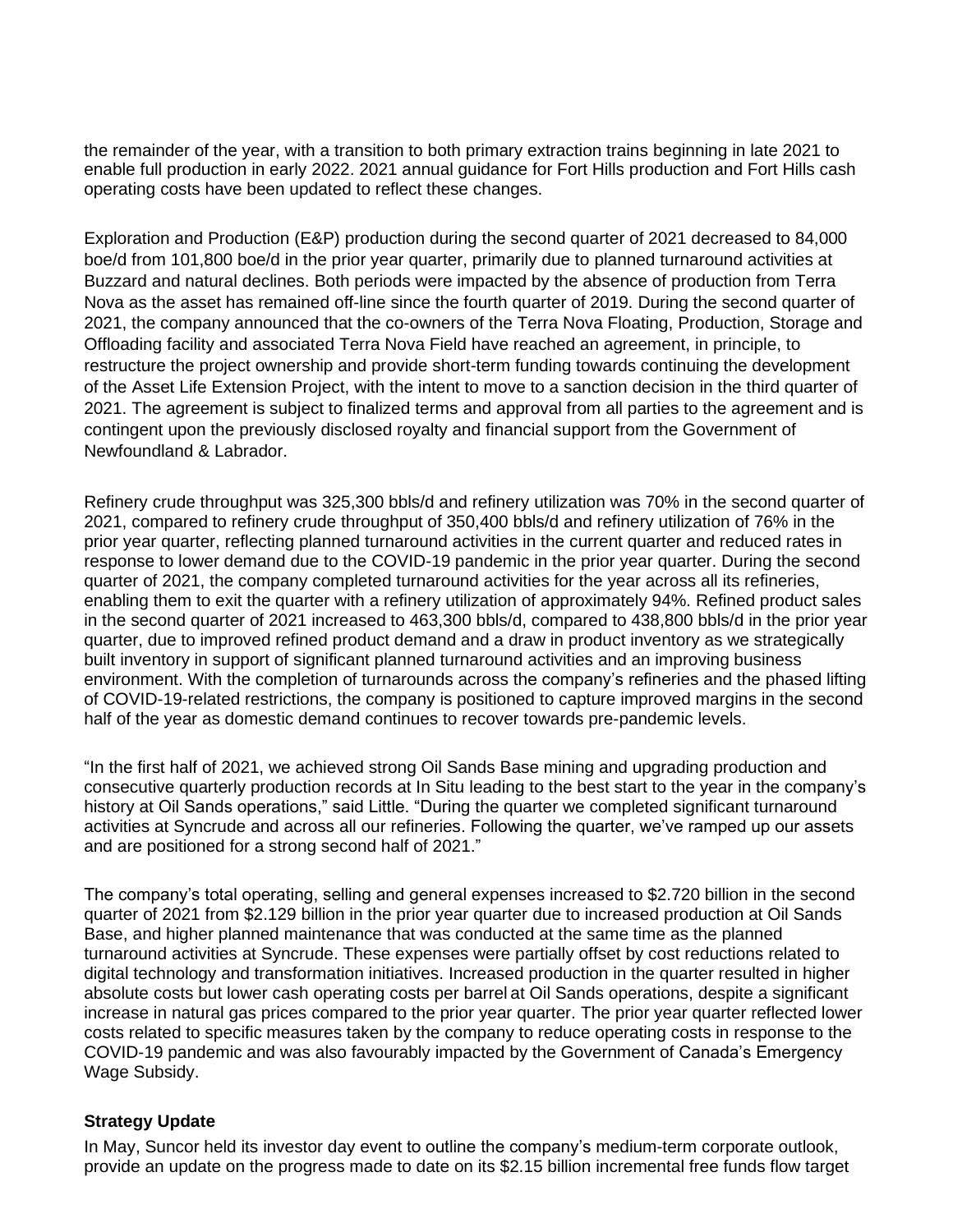and discuss other strategic objectives. In the near term the company expects to continue to execute its plans to structurally lower its cost base and improve productivity, including ensuring the smooth transition of Syncrude operatorship and continuing Suncor's digital transformation. Once Syncrude operatorship is transferred, gross synergies of approximately \$100 million are expected for the joint venture owners within the first six months with an additional \$200 million through 2022-2023. Building on the achievements in 2020, which included debottlenecks and tailings management, initiatives in 2021 such as mine optimization and digital, process and technology projects are expected to contribute to the company's \$2.15 billion incremental free funds flow target.

Suncor also announced its new strategic objective to become a net-zero GHG emissions company by 2050 (on emissions produced from running its facilities, including those it has a working interest in) and to substantially contribute to society's net-zero ambitions. While Suncor will continue to track and report emissions intensity, the company has set a more ambitious near-term goal to better align with its objective to reach net-zero emissions and to provide a clearer way to demonstrate progress: targeting annual emissions reductions of 10 megatonnes across its value chain by 2030. Suncor plans to achieve this by reducing its base business emissions, investing in profitable low emissions ventures and technologies, taking actions that reduce others' emissions and investing in offsets outside its business. Additionally, Suncor, together with Canadian Natural Resources, Cenovus Energy, Imperial Oil and MEG Energy – who together operate 90% of oil sands production – announced the [Oil Sands Pathways](https://www.oilsandspathways.ca/)  [to Net Zero](https://www.oilsandspathways.ca/) alliance. The goal of this alliance is to work collectively with the federal and Alberta governments to achieve net-zero GHG emissions from oil sands operations by 2050. The Pathways initiative will explore several parallel pathways to address GHG emissions, including the creation of a Carbon Capture, Utilization and Storage trunkline connected to a carbon sequestration hub to enable multi-sector 'tie-in' projects as well as the implementation of other next-generation technologies.

Suncor's new strategic objectives and targets around absolute GHG emissions reductions will be supported by pragmatic and economic investments that are part of  $-$  or synergistic with  $-$  the company's core capabilities. This includes investments in the cogeneration facility at Oil Sands and the Forty Mile Wind Power Project, which are expected to generate mid-teen returns. Additionally, during the second quarter of 2021, Suncor and ATCO Ltd. announced a partnership on a potential world-scale clean hydrogen project to be developed in Alberta, Canada. A sanctioning decision is expected in 2024 and the facility could be operational as early as 2028, provided it has the required regulatory and fiscal support to render it economic.

The company also recently released its 2021 Report on Sustainability and Climate Report, marking over 25 years of dedication to improve sustainability performance and increase transparency and reporting. The details of Suncor's new GHG emissions reductions objectives can be accessed at [sustainability.suncor.com.](https://sustainability.suncor.com/en)

"We continue to progress on our ambition to be Canada's leading energy company – focusing on increasing shareholder returns while accelerating our GHG emissions reduction targets," said Little. "Our strategy will optimize the value of our base business, improving its cost and capital efficiency, while supplementing it with economically robust energy expansion investments that will contribute to increasing free funds flow. This balance will be critical to increasing our shareholder returns, fortifying our balance sheet while significantly lowering GHG emissions by 2030 and progressing to net zero by 2050."

The updated strategy and progress on the company's GHG emissions reduction objectives will continue to be underpinned by capital discipline. The company has set an annual ceiling for total capital expenditures of \$5 billion, including lowered sustaining and economic capital, to sustain its base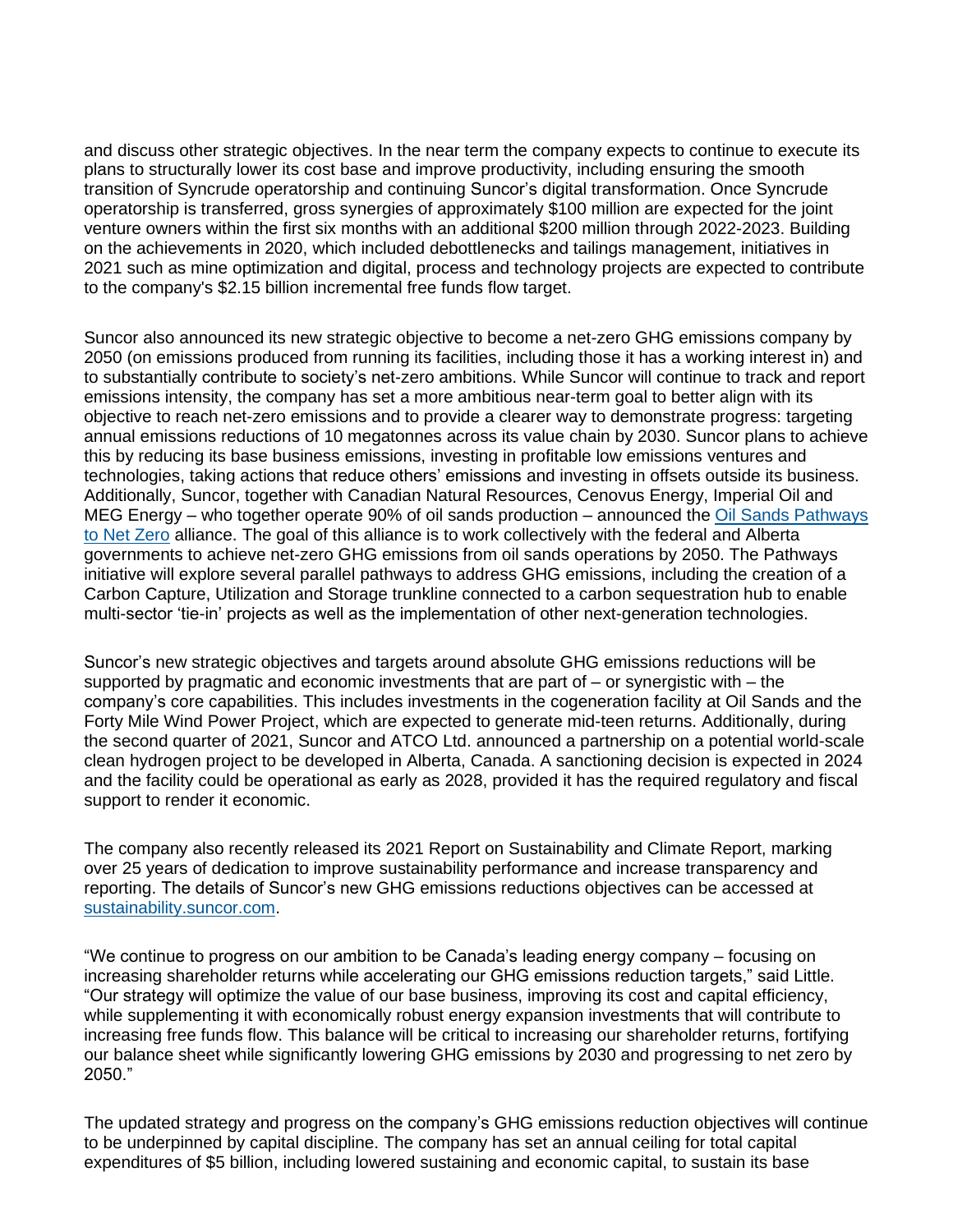business while investing in energy expansion and building out its low-carbon business. Over the medium-term, Suncor expects to allocate approximately 10% of its annual capital budget (approximately \$500 million per year) on investments that are intended to advance its lower-carbon energy offering.

The company plans to allocate incremental funds to shareholder returns in the form of dividends and share buybacks as well as towards debt reduction, with the company targeting absolute net debt, inclusive of leases, of \$12 - \$15 billion by 2025. Dividends are expected to increase in line with the \$2.15 billion incremental free funds flow growth, with additional free funds flow being allocated to share buybacks.

To accelerate reaching these debt reduction targets, in 2021 the company plans to allocate two-thirds of its annual free funds flow, after its dividend, towards debt reductions and one-third toward shareholder cash returns through share buybacks. In the second quarter of 2021, the company returned \$958 million to shareholders, including \$643 million in common share repurchases and \$315 million in dividends paid. Since the start of the NCIB program in February 2021, the company has repurchased \$961 million in common shares, representing approximately 35 million common shares at an average share price of \$27.47 per common share, or the equivalent of 2.3% of Suncor's issued and outstanding common shares as at January 31, 2021.

Subsequent to the second quarter of 2021, the Board approved an increase to the company's share repurchase program to approximately 5% of the company's outstanding common shares as at January 31, 2021. Concurrently, the TSX accepted a notice to increase the maximum number of common shares the company may repurchase pursuant to its NCIB to approximately 5%. The increase to the program demonstrates management's confidence in the company's ability to generate cash flow and its commitment to return cash to shareholders.

Subsequent to June 30, 2021, the agreement for the sale of Suncor's 26.69% working interest in the Golden Eagle Area Development was approved by the purchaser's shareholders with financing conditions met. The effective date of the sale is January 1, 2021 for gross proceeds of US\$325 million and contingent consideration up to US\$50 million before closing adjustments and other closing costs and is expected to close in the third quarter of 2021.

### **Operating Earnings (Loss) Reconciliation**(1)

|                                                                         | Three months Six months ended |         |                |        |
|-------------------------------------------------------------------------|-------------------------------|---------|----------------|--------|
|                                                                         | ended June 30                 |         | June 30        |        |
| $$$ millions)                                                           | 2021                          | 2020    | 2021           | 2020   |
| Net earnings (loss)                                                     | 868                           | (614)   | 1689           | (4139) |
| Unrealized foreign exchange (gain) loss on U.S. dollar denominated debt | (156)                         | (478)   | (337)          | 543    |
| Unrealized loss (gain) on risk management activities <sup>(2)</sup>     | 10                            | 144     | (10)           | 32     |
| Restructuring charge <sup>(3)</sup>                                     |                               |         | 126            |        |
| Asset impairment <sup>(4)</sup>                                         |                               |         | $\blacksquare$ | 1 798  |
| Impact of inventory write-down to net realizable value <sup>(5)</sup>   |                               | (397    |                |        |
| Operating earnings (loss) <sup>(1)(2)</sup>                             | 722                           | (1 345) | 1468           | (1766) |

(1) Operating earnings (loss) is a non-GAAP financial measure. All reconciling items are presented on an after-tax basis. See the Non-GAAP Financial Measures Advisory section of this news release.

(2) Beginning in the first quarter of 2021, the company has revised its calculation of operating earnings, a non-GAAP financial measure, to exclude unrealized (gains) losses on derivative financial instruments that are recorded at fair value to better align the earnings impact of the activity with the underlying items being risk-managed. Prior period comparatives have been restated to reflect this change.

(3) Restructuring charge in the Corporate segment recorded in the first quarter of 2021.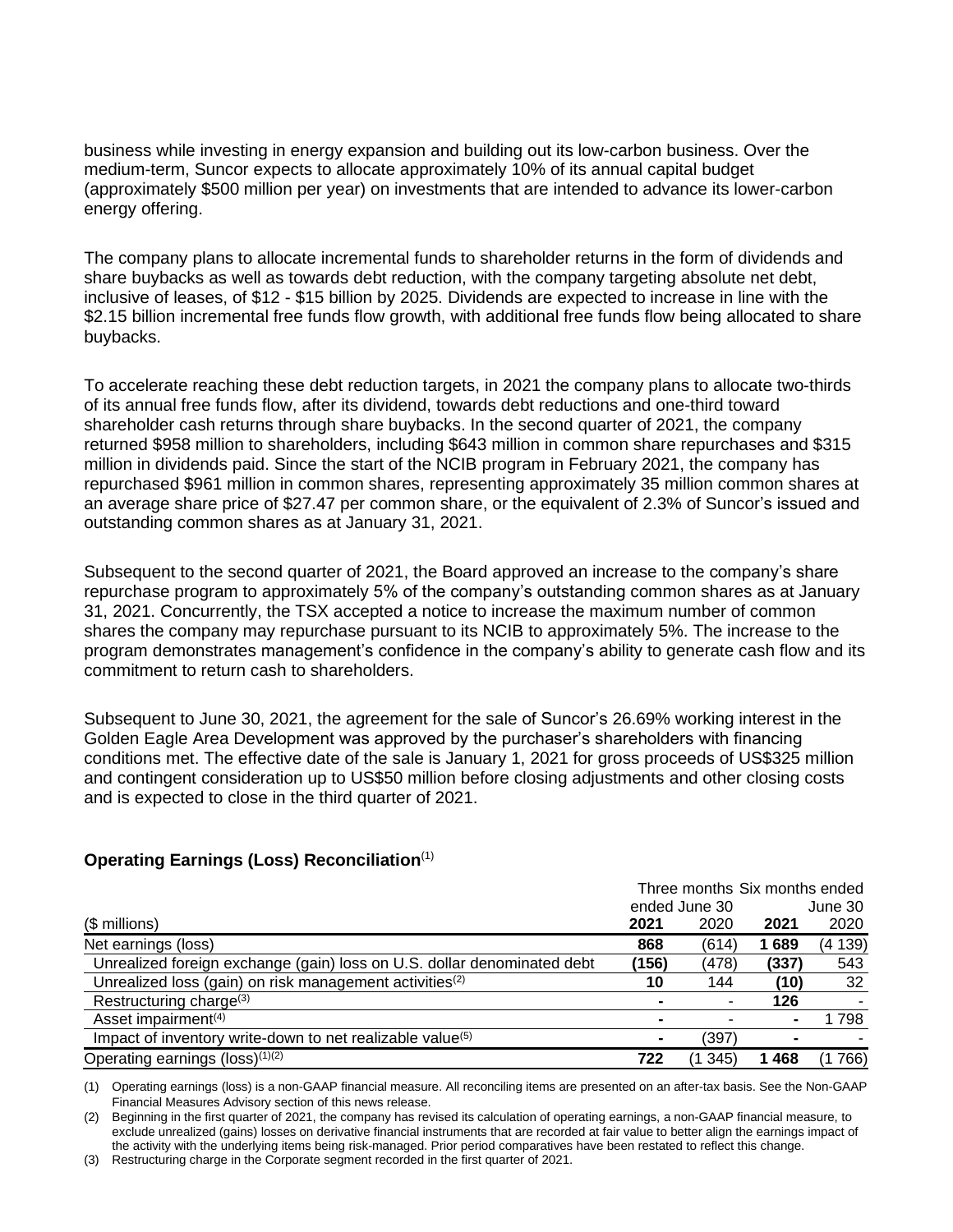- (4) During the first quarter of 2020, the company recorded non-cash after-tax impairment charges of \$1.376 billion on its share of the Fort Hills assets, in the Oil Sands segment, and \$422 million against its share of the White Rose and Terra Nova assets, in the E&P segment, due to a decline in forecasted crude oil prices as a result of decreased global demand due to the COVID-19 pandemic and changes to their respective capital, operating and production plans.
- (5) During the first quarter of 2020, the company recorded an after-tax hydrocarbon inventory write-down to net realizable value of \$177 million in the Oil Sands segment and \$220 million in the Refining and Marketing (R&M) segment as a result of a significant decline in benchmarks and demand for crude oil and refined products due to COVID-19 mitigation efforts. The full hydrocarbon inventory writedown of \$397 million after-tax was excluded from operating earnings and funds from operations in the first quarter of 2020, and realized through operating earnings and funds from operations in the second quarter of 2020 when the product was sold.

#### **Corporate Guidance**

Suncor has updated its full-year business environment outlook assumptions for Brent Sullom Voe from US\$63.00/bbl to US\$68.00/bbl, WTI at Cushing from US\$60.00/bbl to US\$65.00/bbl, WCS at Hardisty from US\$48.00/bbl to US\$52.00/bbl, New York Harbor 2-1-1 crack from US\$17.00/bbl to US\$18.00/bbl and AECO-C Spot from \$2.50/GJ to \$3.50/GJ, due to improvements in key forward curve pricing for the remainder of the year. As a result of these updates, the full-year current income tax expense range has increased from  $$1.0$  billion –  $$1.3$  billion to  $$1.2$  billion –  $$1.5$  billion.

In addition, the production range for Fort Hills has been updated from 65,000 – 85,000 bbls/d to 45,000 – 55,000 bbls/d reflecting additional work required to maintain slope integrity on the south side of the mine. As a result, Fort Hills cash operating costs per barrel have been updated from \$25.00 - \$29.00 to \$37.00 - \$42.00.

Suncor has also modified its capital expenditure allocation between business areas to reflect lower spending at East Coast Canada projects in E&P, offset by increased scope of refinery turnaround activities in R&M. As a result, Upstream E&P capital expenditure guidance has been reduced from \$350 - \$450 million to \$300 - \$400 million, and Downstream capital expenditure guidance has been increased from \$700 - \$800 million to \$750 - \$850 million. The overall capital expenditure range for the company remains unchanged.

For further details and advisories regarding Suncor's 2021 annual guidance, see [suncor.com/guidance.](https://www.suncor.com/en-ca/investor-centre/corporate-guidance)

#### **Normal Course Issuer Bid**

Subsequent to the second quarter of 2021, Suncor received approval from the TSX to amend its existing NCIB effective as of the close of markets on July 30, 2021, to purchase common shares through the facilities of the TSX, New York Stock Exchange and/or alternative trading platforms. The notice provides that Suncor may increase the maximum number of common shares that may be repurchased in the period beginning February 8, 2021, and ending February 7, 2022, from 44,000,000 common shares, or approximately 2.9% of Suncor's issued and outstanding common shares as at January 31, 2021, to 76,250,000 common shares, or approximately 5% of Suncor's issued and outstanding common shares as at January 31, 2021. No other terms of the NCIB have been amended.

Between February 8, 2021 and July 26, 2021 and pursuant to the NCIB, Suncor has already repurchased approximately \$1.142 billion of common shares on the open market, representing 41,501,992 common shares. Pursuant to the NCIB (as amended), Suncor has agreed that it will not purchase more than 76,250,000 common shares.

The actual number of common shares that may be purchased and the timing of any such purchases will be determined by Suncor. Suncor believes that, depending on the trading price of its common shares and other relevant factors, purchasing its own shares represents an attractive investment opportunity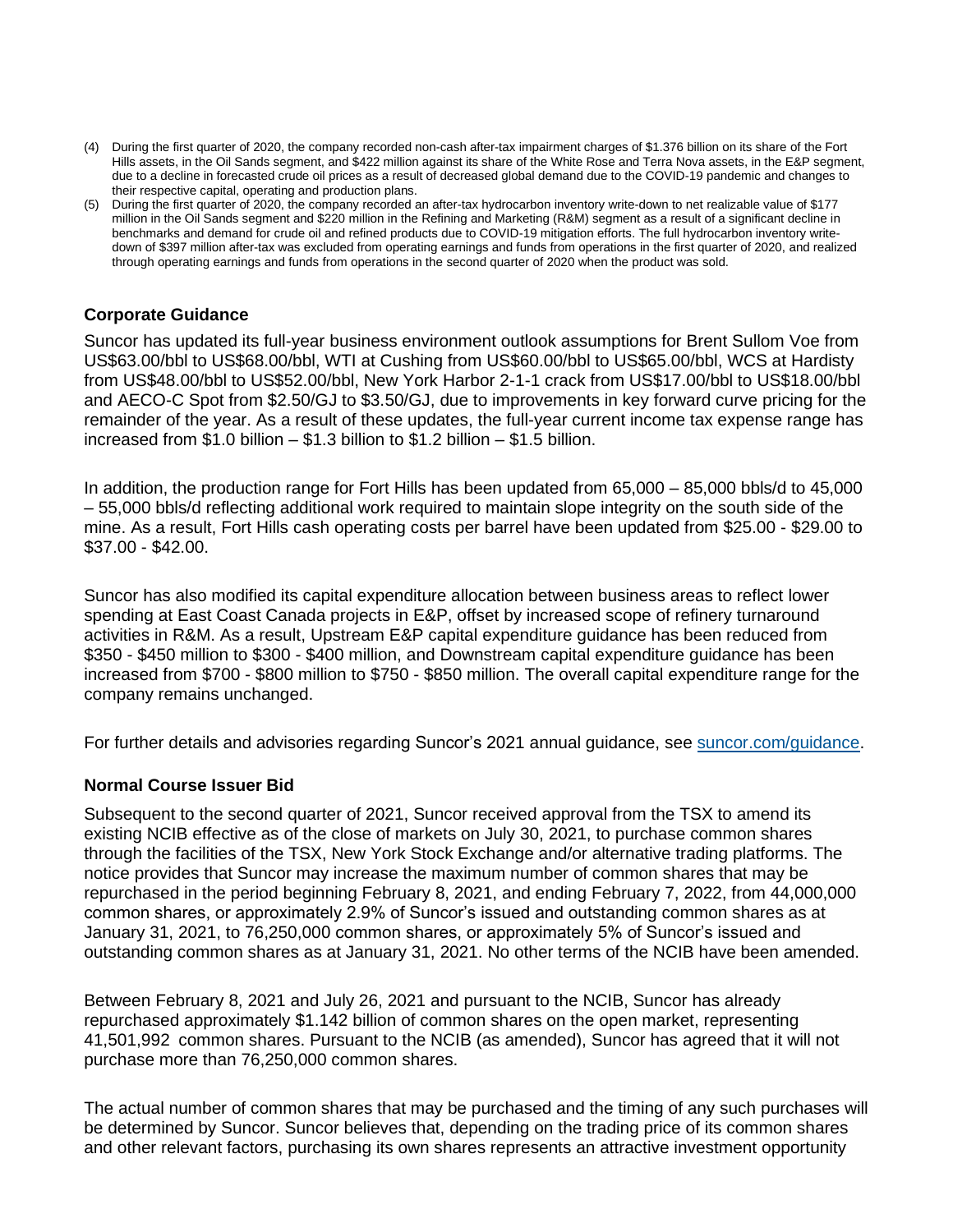and is in the best interests of the company and its shareholders. The company does not expect that the decision to allocate cash to repurchase shares will affect its long-term growth strategy.

#### **Non-GAAP Financial Measures**

*Certain financial measures referred to in this news release (funds from operations, operating earnings (loss) and free funds flow) are not prescribed by GAAP. Operating earnings (loss) is defined in the Non-GAAP Financial Measures Advisory section of Suncor's management's discussion and analysis dated July 28, 2021 (the MD&A) and reconciled to the most directly comparable GAAP measure in the Consolidated Financial Information and Segment Results and Analysis sections of the MD&A. Beginning in the first quarter of 2021, the company has revised its calculation of operating earnings to exclude unrealized (gains) losses on derivative financial instruments that are recorded at fair value to better align the earnings impact of the activity with the underlying items being risk-managed. Prior period comparatives have been restated to reflect this change. Funds from operations and free funds flow are defined and reconciled, where applicable, to the most directly comparable GAAP measures in the Non-GAAP Financial Measures Advisory section of the MD&A. These non-GAAP financial measures are included because management uses this information to analyze business performance, leverage and liquidity and it may be useful to investors on the same basis. These non-GAAP measures do not have any standardized meaning and therefore are unlikely to be comparable to similar measures presented by other companies and should not be considered in isolation or as a substitute for measures of performance prepared in accordance with GAAP.*

### **Legal Advisory – Forward-Looking Information**

*This news release contains certain forward-looking information and forward-looking statements (collectively referred to herein as "forward-looking statements") within the meaning of applicable Canadian and U.S. securities laws. Forward-looking statements in this news release include references to: Suncor's capital allocation strategy, including that: it is targeting further debt reductions in the latter half of the year, the annual ceiling Suncor has set with respect to total capital expenditures of \$5 billion annually to sustain its base business while investing in energy expansion and building out its low carbon business, its expectation that over the medium term Suncor will allocate approximately 10% of its annual capital budget (approximately \$500 million per year) on investments that are intended to advance its lower-carbon energy offering, its plans to allocate incremental funds to shareholder returns in the form of dividends and share buybacks as well as towards debt reduction with the company targeting absolute net debt (inclusive of capital leases) of \$12 – \$15 billion by 2025, it expects dividends to increase in line with its \$2.15 billion incremental free funds flow target with additional free funds flow being allocated to share buybacks, and the plans the company will take to accelerate reaching its debt reduction targets; Suncor's updated strategy which focuses on increasing shareholder returns while accelerating its GHG emissions reduction targets, growing its business in low GHG fuels, electricity, and hydrogen, sustaining and optimizing its base business and transforming its GHG footprint to be a net-zero company by 2050; statements surrounding Suncor's recently announced strategic objective to become a net zero GHG emissions company by 2050 on emissions produced from running its facilities, including those it has a working interest in, and to substantially contribute to society's net zero ambitions and its target of reducing its annual emissions by 10 megatonnes across its value chain by 2030 and its plans on how to achieve these goals; Suncor's initiative, together with four industry partners and collectively with the federal and Alberta governments, to achieve net-zero GHG emissions from oil sands operations by 2050 and the steps this initiative will explore to address GHG emissions, including the creation of a Carbon Capture, Utilization and Storage trunkline as well as the implementation of other next generation technologies; Suncor's expectation regarding Fort Hills' ramp up strategy, including its belief that it will be at expected contractor capacity by August 2021, that overburden removal activity will be completed by the end of 2021 and its plan to continue at the current production level for the remainder of the year, with a transition to both primary extraction trains beginning in late 2021 to enable full production in early 2022; Suncor's expectations with respect to the Terra Nova Floating, Production, Storage and Offloading facility and associated Terra Nova Field and the Asset Life Extension Project, including that a sanction decision will occur in the third quarter of 2021; the company's belief that, with the completion of turnarounds across all of the company's refineries, Buzzard and Syncrude (and with Syncrude and Buzzard having returned to production), Suncor will be able to ramp up its assets and position them for a strong second half of 2021 and that, together with the completion of turnarounds, the phased lifting of restrictions will position Suncor to capture improved margins in the second half of the year as*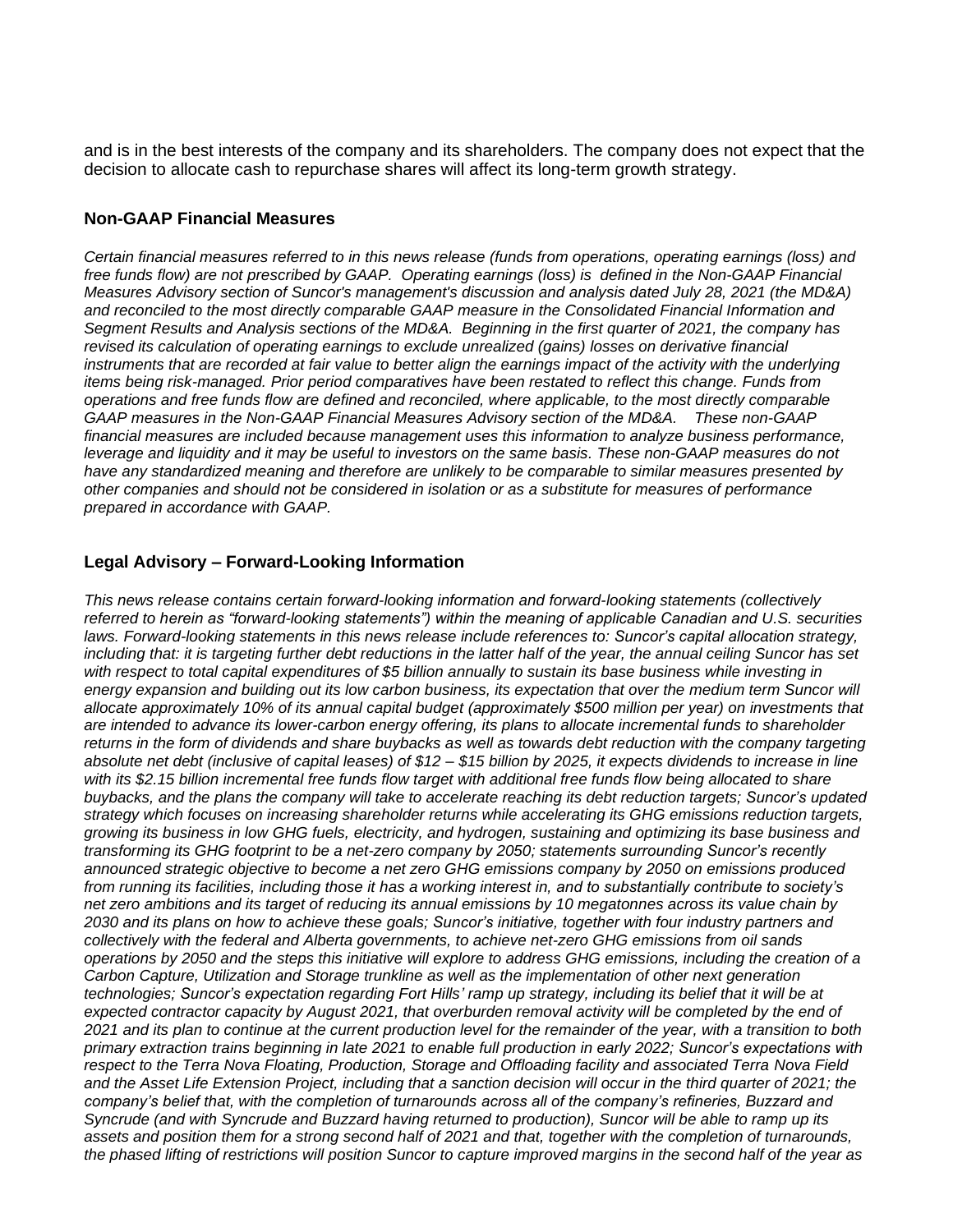*domestic demand continues to recover towards pre- pandemic levels; Suncor's plan to continue to structurally lower its cost base and improve productivity, including ensuring the smooth transition of Syncrude operatorship and continue its digital transformation; the expectation that, once operatorship of Syncrude is transferred, that there will be gross synergies of approximately \$100 million for the joint venture owners within the first six months with an additional \$200 million through 2022-2023; Suncor's expectation that initiatives undertaken in 2021 such as mine optimization and digital, process and technology projects will contribute to the company's \$2.15 billion free funds flow target; statements surrounding the cogeneration project at Oil Sands Base to replace the existing coke-fired boilers, the Forty Mile Wind Power Project and the recently announced partnership on a potential world-scale clean hydrogen project in Alberta with ATCO Ltd., including expectations on timing and the impact these projects will have on Suncor's new strategic carbon objectives and targets around absolute carbon emissions reductions; Suncor's ambition to be Canada's leading energy company by focusing on increasing shareholder returns while accelerating its GHG emissions reductions target and that its strategy will optimize the value of its base business and improve its cost and capital efficiency while supplementing it with economically robust energy expansion investments that will contribute to increasing free funds flow; Suncor's expectation that its updated strategy and progress on its carbon objectives will continue to be underpinned by capital discipline; Suncor's expectation that the sale of its 26.69% working interest in the Golden Eagle Area Development will close in the third quarter of 2021; statements with respect to planned maintenance events and the timing thereof, including the planned maintenance turnaround at Oil Sands Base plant Upgrader 2; and Suncor's full-year outlook range on Upstream E&P capital expenditures, Downstream capital expenditures, Fort Hills production, Fort Hills cash operating costs and current income taxes as well as business environment outlook assumptions for Brent Sullom Voe, WTI at Cushing, WCS at Hardisty, New York Harbor 2-1-1 crack and AECO-C Spot. In addition, all other statements and information about Suncor's strategy for growth, expected and future expenditures or investment decisions, commodity prices, costs, schedules, production volumes, operating and financial results and the expected impact of future commitments are forward-looking statements. Some of the forward-looking statements and information may be identified by words like "expects", "anticipates", "will", "estimates", "plans", "scheduled", "intends", "believes", "projects", "indicates", "could", "focus", "vision", "goal", "outlook", "proposed", "target", "objective", "continue", "should", "may" and similar expressions.*

*Forward-looking statements are based on Suncor's current expectations, estimates, projections and assumptions that were made by the company in light of its information available at the time the statement was made and consider Suncor's experience and its perception of historical trends, including expectations and assumptions concerning: the accuracy of reserves estimates; the current and potential adverse impacts of the COVID-19 pandemic, including the status of the pandemic and future waves and any associated policies around current business restrictions, shelter-in-place orders or gatherings of individuals; commodity prices and interest and foreign exchange rates; the performance of assets and equipment; capital efficiencies and cost savings; applicable laws and government policies; future production rates; the sufficiency of budgeted capital expenditures in carrying out planned activities; the availability and cost of labour, services and infrastructure; the satisfaction by third parties of their obligations to Suncor; the development and execution of projects; and the receipt, in a timely manner, of regulatory and third-party approvals.*

*Forward-looking statements and information are not guarantees of future performance and involve a number of risks and uncertainties, some that are similar to other oil and gas companies and some that are unique to Suncor. Suncor's actual results may differ materially from those expressed or implied by its forward-looking statements, so readers are cautioned not to place undue reliance on them.*

*Suncor's Annual Information Form and Annual Report to Shareholders, each dated February 24, 2021, Form 40-F dated February 25, 2021, the MD&A and other documents it files from time to time with securities regulatory authorities describe the risks, uncertainties, material assumptions and other factors that could influence actual results and such factors are incorporated herein by reference. Copies of these documents are available without charge from Suncor at 150 6th Avenue S.W., Calgary, Alberta T2P 3E3; by email request to [invest@suncor.com;](mailto:invest@suncor.com) by calling 1-800-558-9071; or by referring to [suncor.com/FinancialReports](http://www.suncor.com/en/investor/429.aspx) or to the company's profile on SEDAR at [sedar.com](http://www.sedar.com/) or EDGAR at [sec.gov.](http://www.sec.gov/) Except as required by applicable securities laws, Suncor disclaims any intention or obligation to publicly update or revise any forward-looking statements, whether as a result of new information, future events or otherwise.*